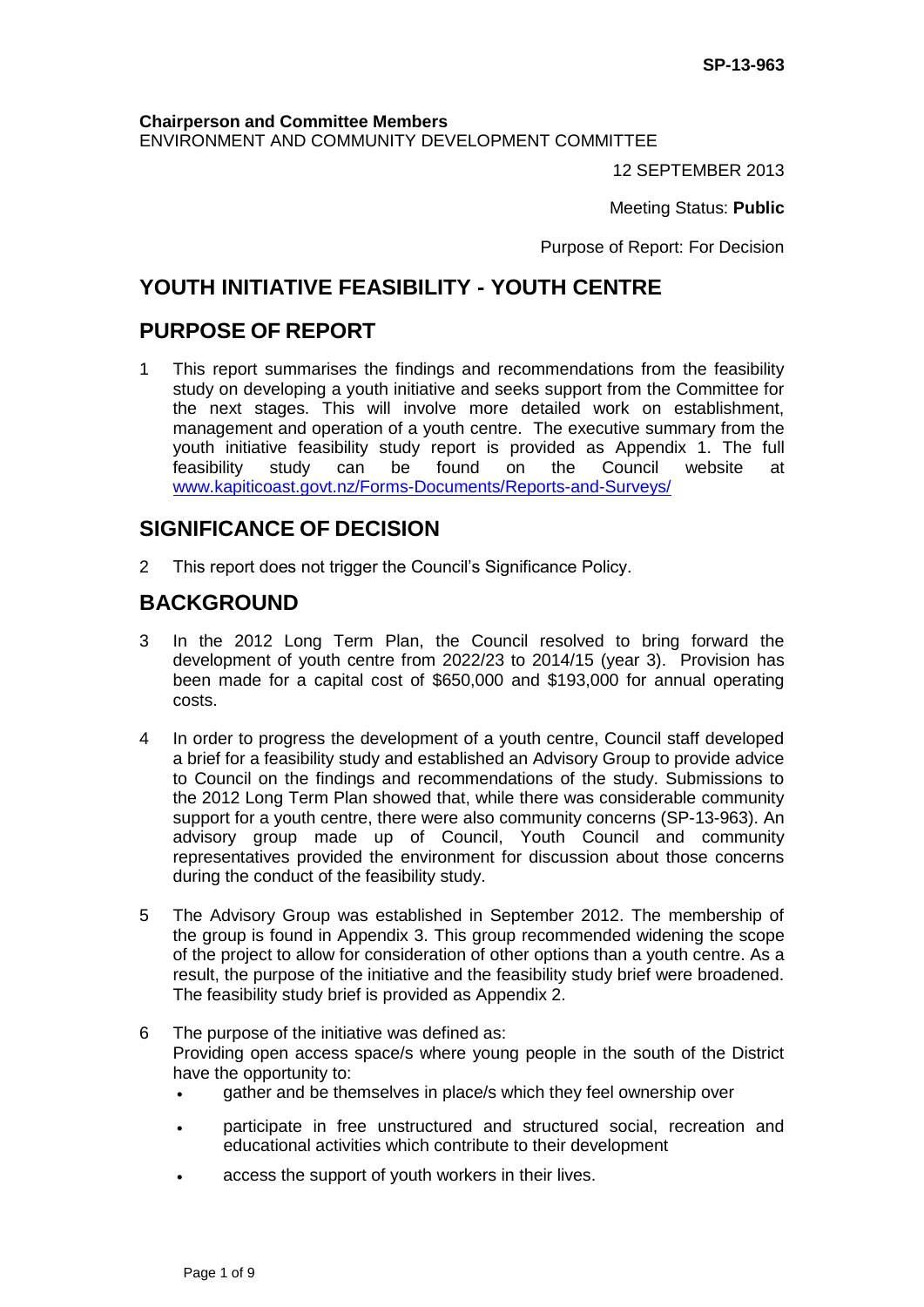- 7 The target group is young people aged 13 21 years of age. The youth initiative is an open access service for all young people as opposed to a targeted service for a few young people. While not targeting 'at risk' young people, the initiative would not exclude them. It also acknowledges the difference in need/interest within the age range, gender, ethnicity and youth sub-cultural groups. Programmes would be developed accordingly.
- 8 The youth initiative is underpinned by a youth development approach delivered by youth workers. This helps to transform a social and recreational opportunity into something which better supports young people's social and personal development. In New Zealand, youth work is most commonly offered through open access youth centres.
- 9 The south of the District refers to the area from Paekākāriki to Waikanae. It was acknowledged the initiative will not meet the needs of young people in Otāki and Te Horo. Further investigation into the needs of young people in these communities will be considered after the development of the current initiative.
- 10 This report summarises the key findings, considerations for option development, assessment of options and recommendations of the study. It then provides information on key considerations for the preferred option and next steps.

# **CONSIDERATIONS**

### **About the feasibility study**

- 11 Paragraphs 12 to 21 provide summarised information from the feasibility study.
- 12 The scope of the study was focused on how the social, recreational needs of young people could be met while providing youth development outcomes for young people. It did not include health and social services needs of young people. The study drew on international, national and local information. Local surveys, interviews and focus groups were undertaken with organisations and individuals, including young people. The executive summary is included as Appendix 1.
- 13 Key findings and considerations of the study are;
	- None of the options would duplicate activities or services for young people in the area. Findings from the study show that one of the biggest barriers for young people to participating in organised activity is a lack of clubs catering for their interests.
	- Outward focused projects which engage with the community are more likely to succeed. A majority of local social and recreational organisations surveyed were interested in engaging with the proposed youth initiative.
	- Location and management operations largely determine success of a youth initiative, especially in early stages of establishment.
	- The youth initiative would provide activities not currently available in the community which young people are interested in. The surveys show young people would like more provision of activities to support their social and recreation needs than is currently provided in the south of the District.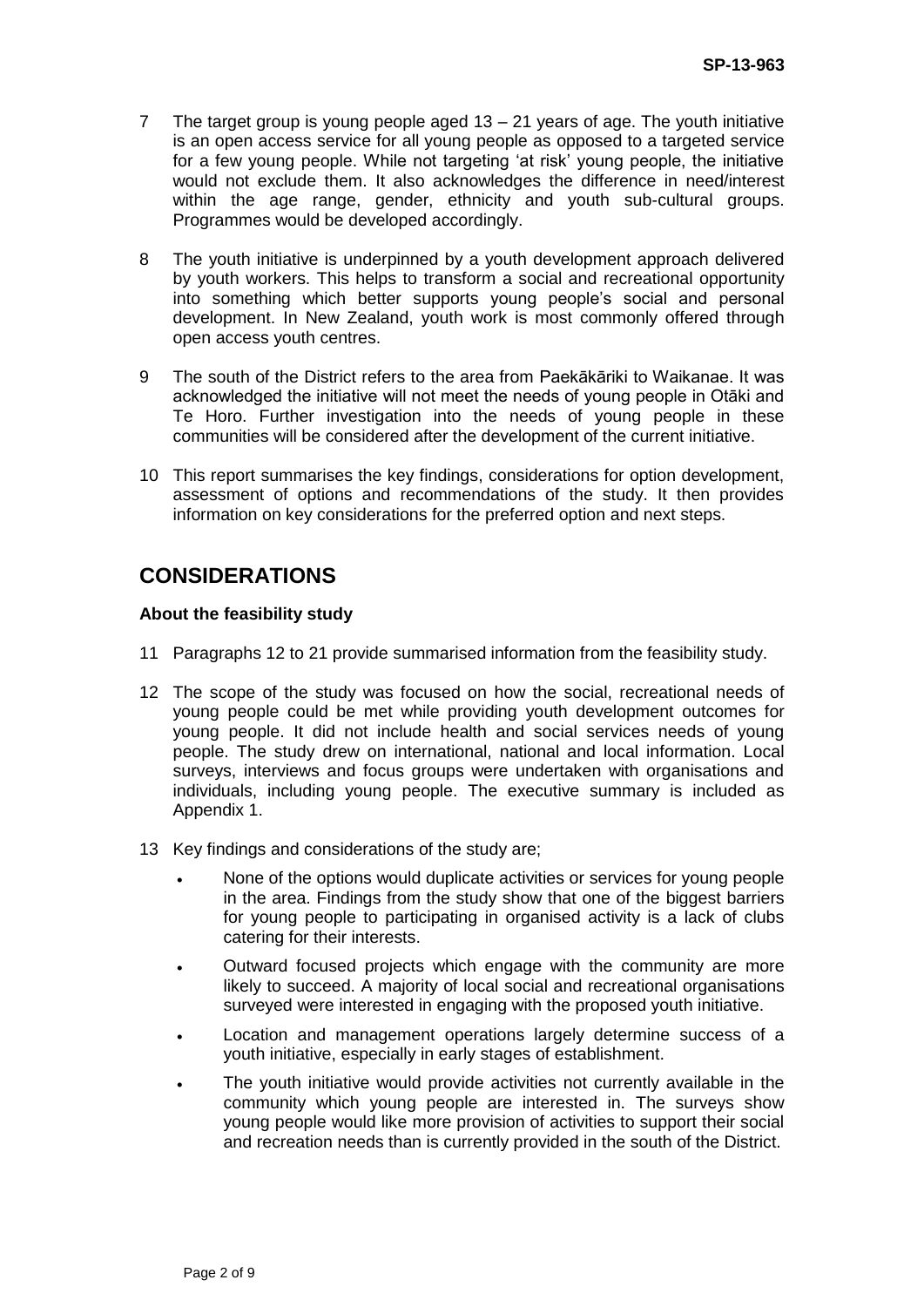- Targeted activities are required to reach the different needs of young people in this age range.
- Considerations about how young people move around the area and where they feel safe are important in the development of the initiative. The Coastlands area was identified as a key place which young people felt was 'neutral'; where anyone from anywhere can go and 'hang out there'.
- The youth initiative needs to involve young people in decision making to ensure youth ownership and success. Findings from the study show that having young people involved in the development and implementation of the project is crucial to its success.
- A central theme from the focus groups was a need/want for a place specifically for young people which provides access to free or low cost activities, opportunities and spaces not available to them otherwise.

### **Youth Initiative Options**

- 14 Drawing on existing international and national models as well as local findings and consultation, three options were developed and assessed;
	- Option 1 Clubs based would provide programming through existing organisations. No youth worker is assigned, instead youth work training would be provided. A coordination role would be required. Funding would be directed to supporting existing organisations and their engagement with young people. This option was developed as a result of interest from some stakeholders for a model which provided better access for young people into existing club activities with support.
	- Option 2 Mobile Service is the provision of a mobile service which could have a physically mobile space attached (i.e. bus). It involves 'detached' youth workers engaging with young people through activities and events in the community. It would draw on existing organisations and their spaces (as in Option 1) and activities would also take place in public spaces.
	- Option 3 Outward Focused Centre is based on a modified youth centre model. Youth workers would provide programming in a central youth space and other community spaces. There is opportunity for events and activities to be held beyond the physical space in partnership with existing organisations as well as inviting the community 'inwards' to provide services to young people in the central space.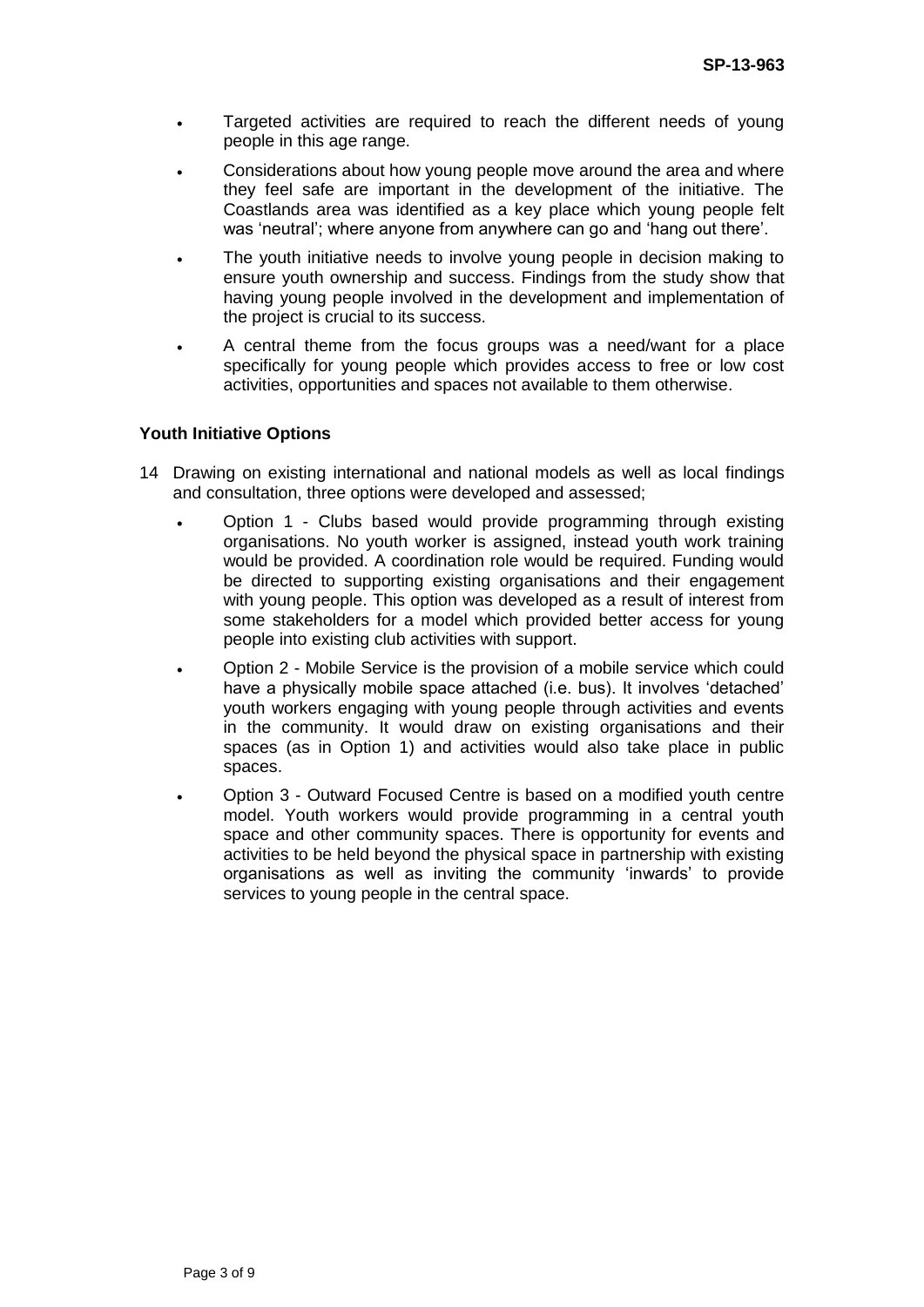### **Analysis of Options**

15 The three options were assessed against the youth initiative criteria in the feasibility study. The following table from the study shows that Option 3 best meets the criteria.

| Youth Initiative Criteria                                                             | <b>Option 1:</b><br>Club<br><b>Based</b> | <b>Option 2:</b><br><b>Mobile</b><br><b>Service</b> | Option 3:<br>Centre<br><b>Based</b> |
|---------------------------------------------------------------------------------------|------------------------------------------|-----------------------------------------------------|-------------------------------------|
| a) Potential for space/s to provide youth ownership                                   |                                          |                                                     |                                     |
| b) Ability to provide a wide range of activities                                      |                                          |                                                     |                                     |
| c) Ability to provide good youth worker support<br>under a youth development approach |                                          |                                                     |                                     |
| d) Ability to be community connected                                                  |                                          |                                                     |                                     |
| e) Open to all young people aged $13 - 21$ in the<br>south of the District            |                                          |                                                     |                                     |
| f) Could be easily accessible                                                         |                                          |                                                     |                                     |
| g) Be cost effective and sustainable                                                  |                                          |                                                     |                                     |
| h) Reflect the Council's Treaty of Waitangi                                           |                                          |                                                     |                                     |
| obligations and be culturally inclusive                                               |                                          |                                                     |                                     |
| i) Not duplicate existing services for young people                                   |                                          |                                                     |                                     |
| <b>KEY</b>                                                                            |                                          |                                                     |                                     |
| Does not meet criterion                                                               |                                          |                                                     |                                     |

| Does not meet criterion    |  |
|----------------------------|--|
| Some challenges to         |  |
| overcome to meet criterion |  |
| Strong likelihood of       |  |
| meeting criterion          |  |
| Further investigation      |  |
| required                   |  |

- 16 The strength of Option 1 (Clubs based) is that it draws on existing community resources and minimises possibilities of replication of activities. A key benefit is that it encourages clubs to develop their youth membership and understanding of youth development. Limitations include; that it does not meet the youth initiative criteria or the gap identified in activity provision. Findings concluded that Option 1 would be more attractive to those aged 15 and under.
- 17 The strength of Option 2 (Mobile Service) is that it draws on existing community resources and engages young people in community spaces. Key benefits include; that it provides mobile youth workers and resources for events which other organisations could access. Key limitations include; that it does not meet the criteria of the youth initiative, would be attractive to those aged 15 and under and provides limited physical space for young people to meet. Issues to consider include; difficulties ensuring youth ownership, weather dependency and a need for staff with a wide range of skills including transporting equipment.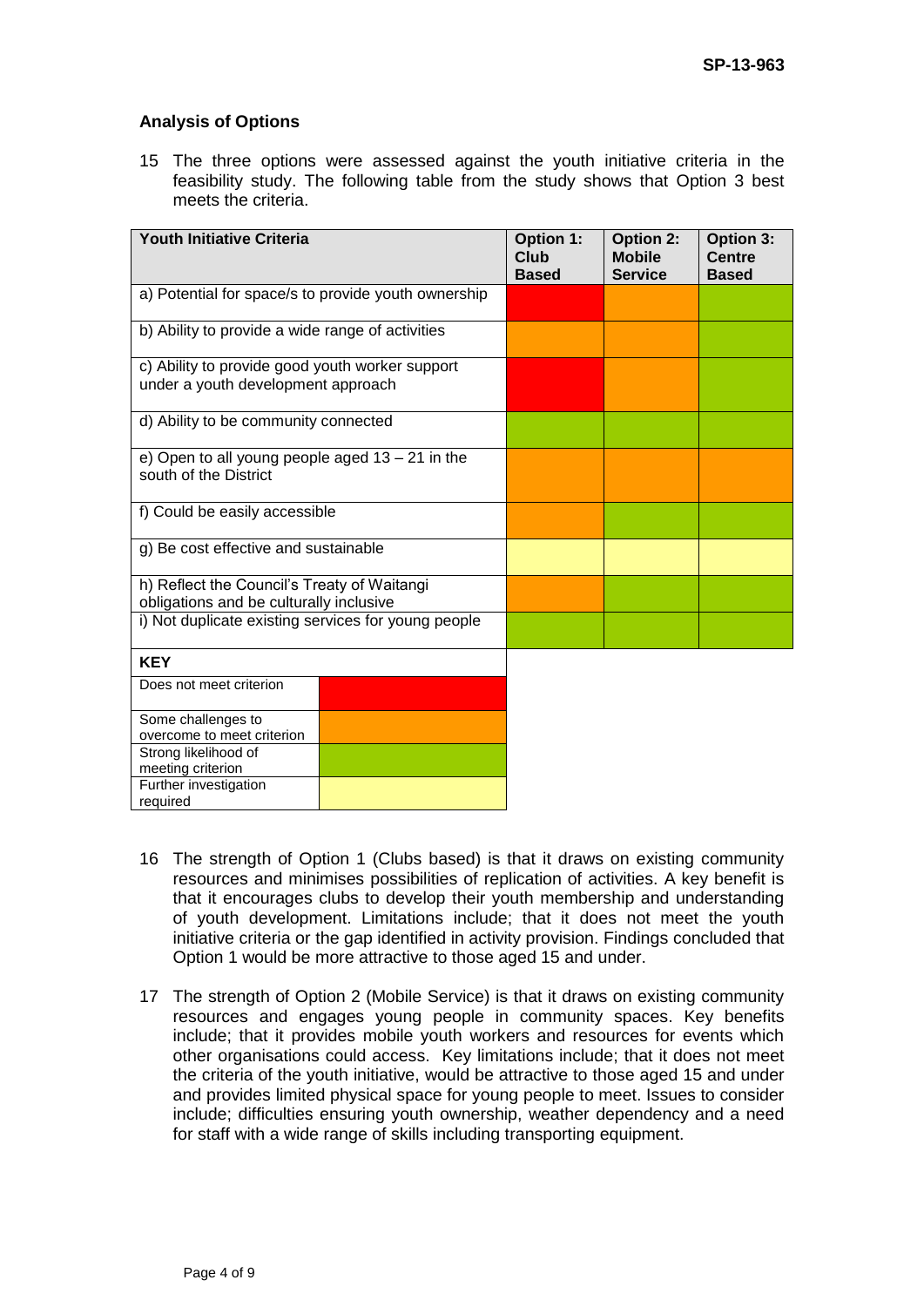- 18 The strengths of Option 3 (Outward Focused Centre) are that it enables programming in a central space and the community, provides stability and a communal space for young people to connect. It has come from a youth initiated concept which increases youth ownership. Limitations include; that it requires a physical space, will take time to become embedded into the youth culture and will require ongoing subsidy to operate. Barriers which would need to be addressed include negative stereotypes of young people and related public scrutiny of the facility. Depending on programme management, Option 3 has the potential to engage a wide demographic range of young people who vary in age, gender, ethnicity and interest.
- 19 Young people preferred Option 3. It was viewed as a space that could be youth owned with the support of youth workers, where young people could initiate and 'do their own thing', not just be 'occupied' by structured activities. Young people also liked the stability a physical space offered.

#### **Recommendations of Feasibility Study**

- 20 The key recommendation from the feasibility study is that the Council establishes a stand alone youth centre (Option 3) as the most effective model for the delivery of the youth initiative.
- 21 It is also recommended that;
	- the model is outward and youth development focused, engaging with communities, iwi and organisations young people access
	- young people are heavily involved in the development and the delivery
	- qualified youth workers are employed.
- 22 Both the Youth Council and the Advisory Group are essentially in agreement with the recommendations of the study. In addition, the Advisory Group also makes the following recommendations. The youth centre needs to:
	- employ high quality youth workers in a "youth owned" physical space
	- be centrally location, neutral and safe
	- avoid any duplication
	- be managed independently of Council
	- be established as soon as practicable
	- be located in a leased space to minimise risk.
- 23 The advisory group stated that the youth centre would take a minimum of 3 years to 'bed in' and therefore recommend a long-term commitment by Council.
- 24 The full statement of the Advisory Group's recommendations is found in Appendix 3.

#### **Other considerations: Stakeholder thoughts**

25 In general, local stakeholders were supportive of the development of a youth initiative. Most felt a youth centre would have benefits and opportunities for young people they worked with. There were some concerns that;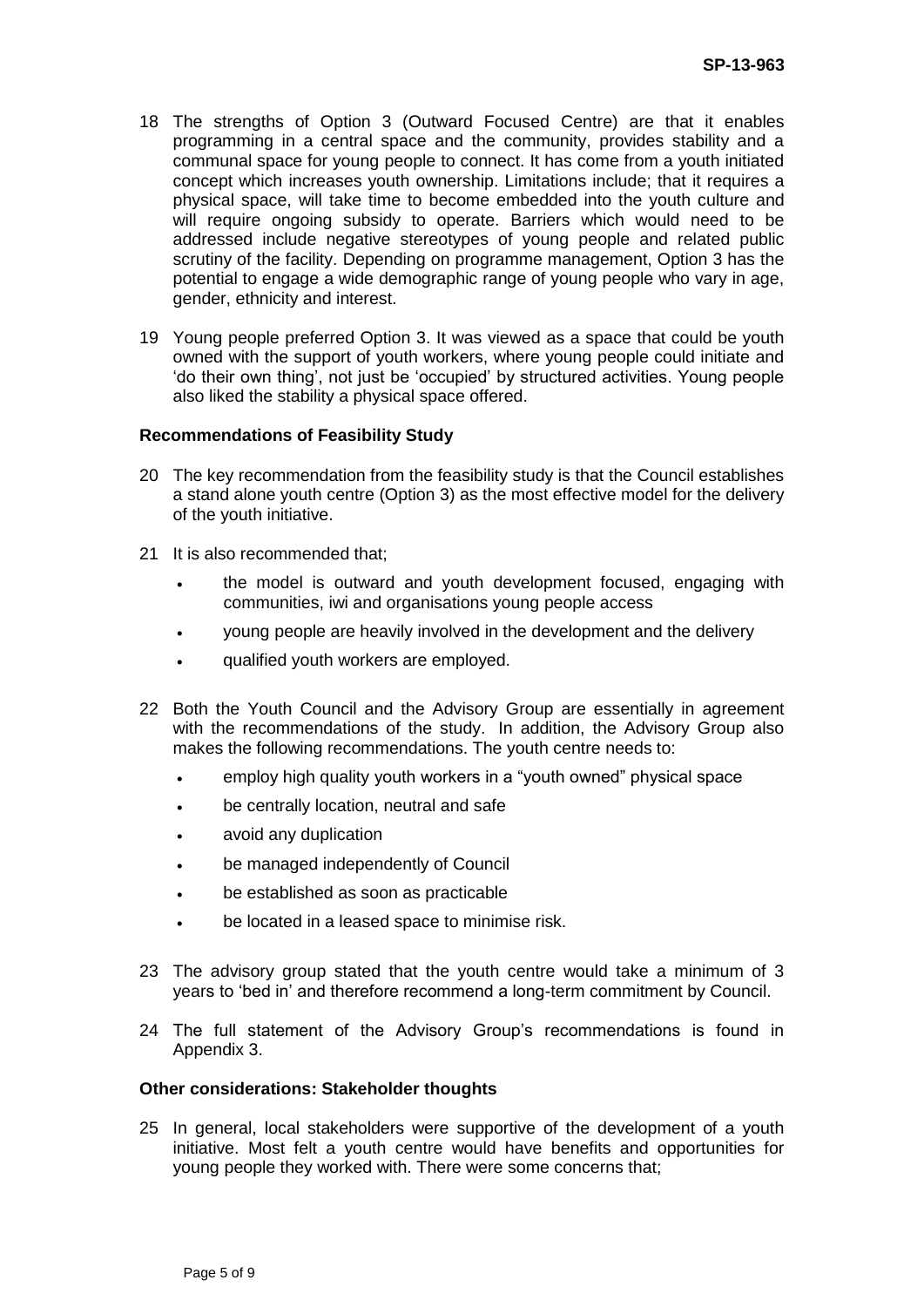- . the model needed to be based in a youth development framework
- that a youth centre needed to be carefully developed
- and the project should not be operated by Council.
- 26 Faith based youth group leaders and youth pastors were interviewed to gather information on current activity and future plans for youth groups in the area. There was support for the youth initiative and interest in a youth centre model. There is no duplication foreseen with church youth groups. Half of those interviewed stated they would benefit from having a free and accessible space available to their group for events or weekly use.
- 27 A meeting was held in August 2013 with Kapiti Youth Support staff to discuss the findings and recommendations of the feasibility study. This group raised concerns about a centre based model in terms of its capacity to deliver youth development support to a wide range and number of young people. They suggested a hybrid model that connects young people into existing groups and activities and were interested in exploring models of management and operation for such a model.

### **Considerations for Development of Option 3: Youth Centre**

- 28 As presented to Council in 2012, the youth centre facility is proposed to be a multi-functional facility that would enable variety of activities and tools for youth engagement; somewhere for young people to express themselves through music, art and performance, develop projects, learn, connect and socialise.
- 29 It is envisaged that the centre will be open between  $40 50$  hours per week. Research into the patterns of existing youth centres shows the majority have clear visitation patterns regardless of size or geographical location. Peak use tends to occur after school, weekends and holidays up to 7pm plus special events after 7pm.
- 30 Location and visibility are key determinants of use for youth centres and are important for safety and ease of access. Findings show a Paraparaumu based youth centre is best positioned close to Coastlands within walking distance of the Paraparaumu train station with open visibility in the community.
- 31 The future town centre needs to be considered in the long term development of a youth space. The Kapiti Community Centre raised interest in a youth centre alongside their re-development which is likely to take place over the next ten years. The Paraparaumu library is another option for an attached youth space in the future.
- 32 It is recommended the location of a youth centre in the future town centre is considered once this area is further developed rather than as an option in 2014/15. A youth centre is best positioned in a busy location. Large vacant areas, lack of lighting and lack of pedestrians particularly in the evening and weekends are all factors which could impact negatively on a youth centre. Investigation into a permanent location in this area could occur once the future town centre project is progressed.
- 33 Young people's preferred option is a stand alone building in close proximity to Coastlands and the Paraparaumu train station. Young people were not in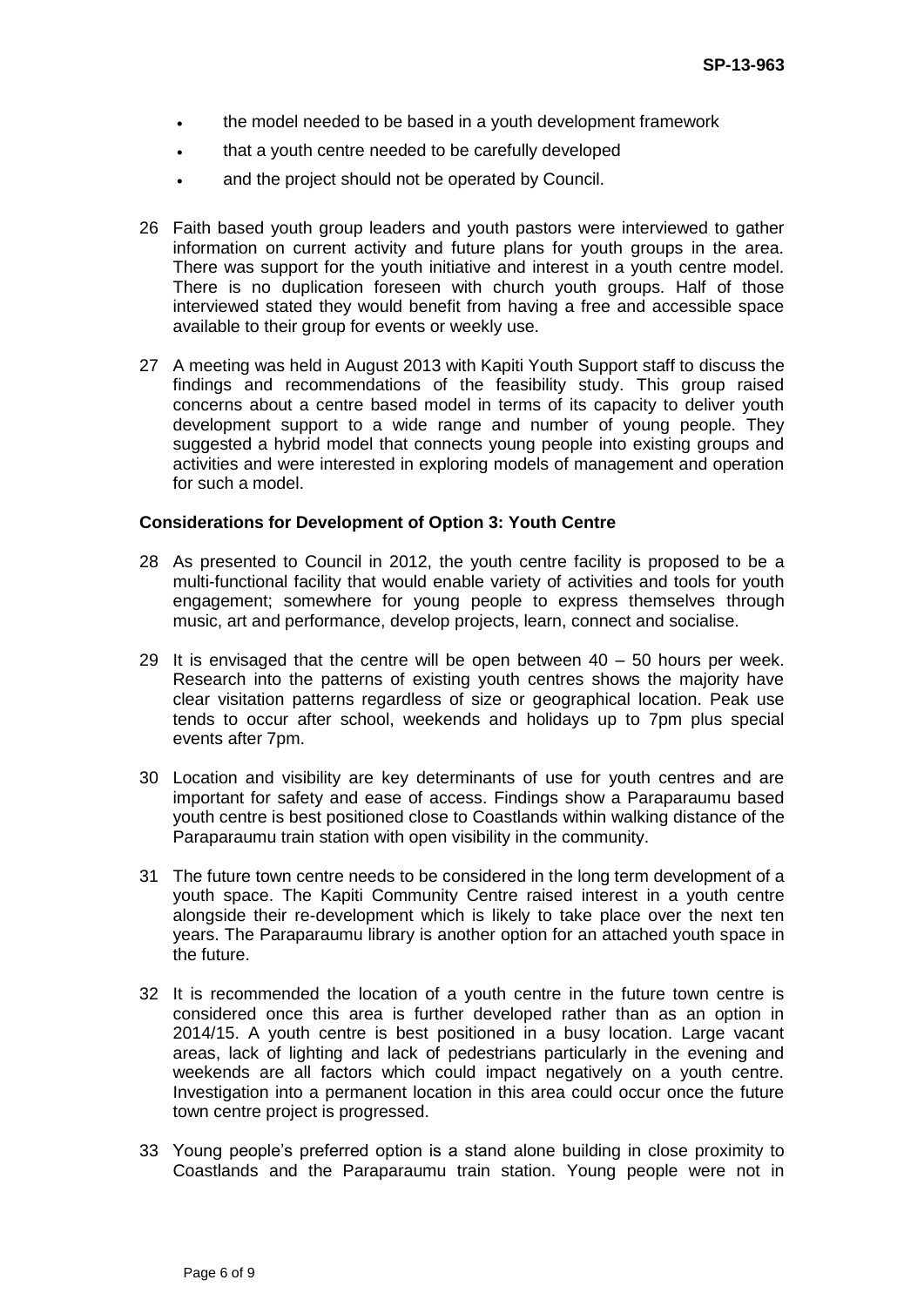support of a youth space located within an existing community facility. Key concerns include; lack of youth ownership, lack of youth interest due to attachment to adult space and restrictions by adult expectations (i.e. noise, issues about young people gathering).

- 34 The youth space needs to accommodate unstructured social interactions, different age groups and structured opportunities all in a safe, supervised environment. This has an impact on facility layout and building requirements. Further research with young people is required to help determine the specifications of a physical space. The funding and the choice of available space in close proximity to Coastlands/ Paraparaumu railway station will also limit what is possible. The Advisory Group advises a 'modest start' and recommends leasing a physical space to minimise risk.
- 35 A number of factors impact in the participation of young people from the different communities in the south of the District. Locating activity close to central public transport hubs is important. Having a strong mobile programme and locating the youth centre near the Paraparaumu train station would help to minimise barriers for those young people from communities outside of Paraparaumu.

### **Next Steps**

- 36 The second stage of feasibility will investigate in detail;
	- requirements of young people in the service
	- activity and resource requirements
	- most appropriate governance model for the service
	- appropriate buildings available for lease/sale
	- final costs for a youth space
	- operation and delivery, staffing and management.
- 37 Three governance options are proposed that require further work;
	- Council directed and operated service
	- Service delivered by Council contract agreement with an existing community organisation
	- Service delivered by Council contract agreement with a new organisation (e.g. a trust specifically set up to manage the service with community and Council representatives).
- 38 A majority of Councils provide financial support to a charitable trust or incorporated society specifically set up to operate youth centres. A youth related charitable trust is often better suited to managing and operating such a service. The charitable trust model allows funding to be accessed from philanthropic organisations which Council cannot access. A disadvantage could be that the youth centre is not under Council management.
- 39 The Advisory Group recommended consideration is given to management structures for the youth centre. They comment that it is important youth workers spend time on providing services to young people rather than on maintenance of the space.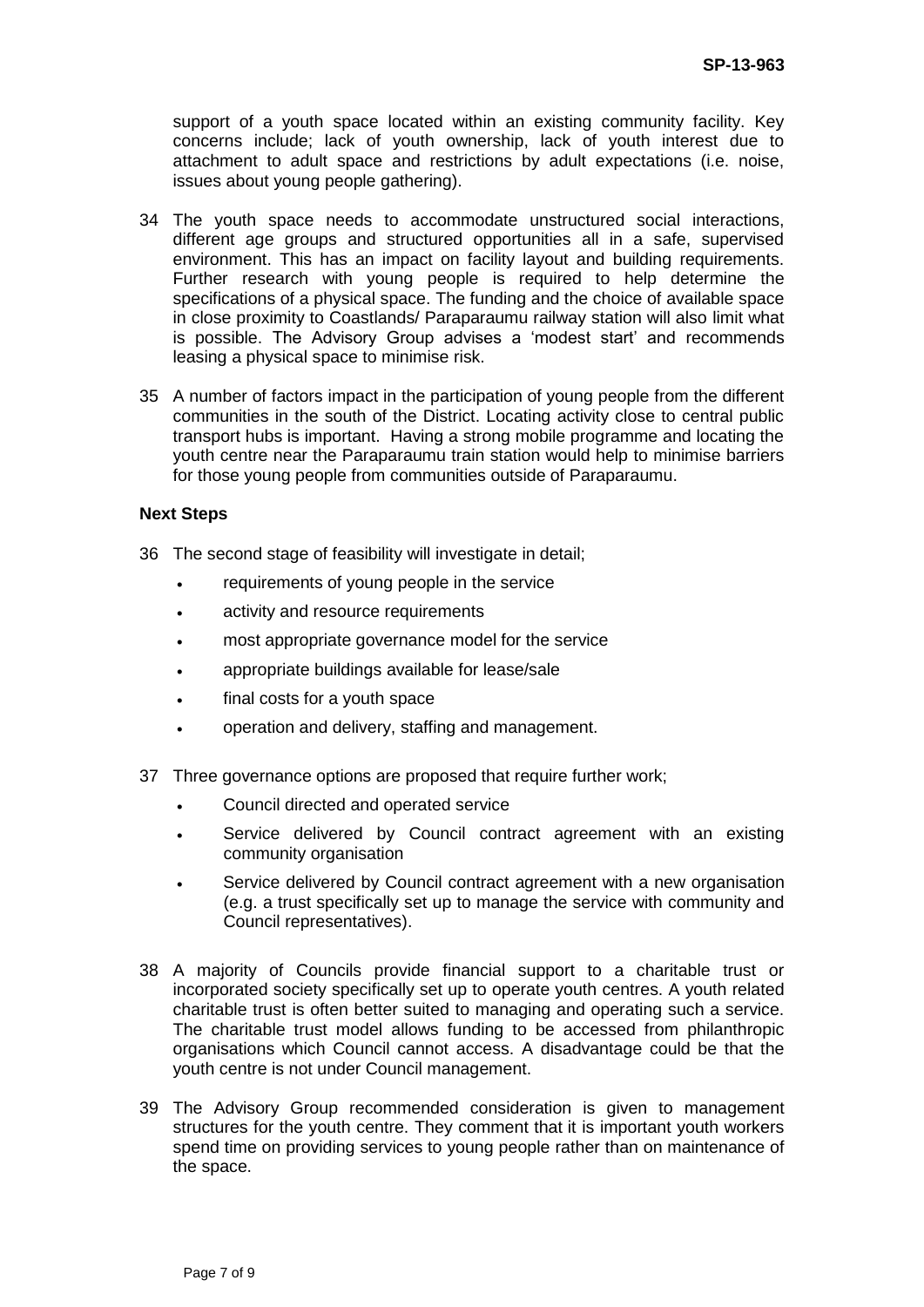## Financial Considerations

- 40 Provision has been made in the Long Term Plan for a capital cost of \$650,000 and annual operating costs of \$193,000 from 2014/15. In 2013/14, \$65,000 has been brought forward to fund further feasibility work on the chosen option. Capital and operating costs may change as a result of the second stage of feasibility.
- 41 The cost of establishing Option 3 has not changed from what is stipulated in the Long Term Plan. Initial investigation of buildings for lease/purchase in the central Paraparaumu area has been undertaken with leases between \$60, 000 – 70,000 per annum. The cost of purchasing a building would be significantly higher. If a short term space was secured, there would need to be allowance for further capital expenditure if the youth centre was relocated to a permanent location at a later stage (e.g. future Paraparaumu town centre).
- 42 Operational costs would need to encompass activity which occurs inside and outside of the central space (including community and mobile programming). Best practice guidelines recommend two youth workers during open hours.

### Legal Considerations

43 There are no legal considerations.

### **Delegation**

44 The Environment and Community Development Committee has delegated authority to consider this matter under section 7.1 of the Council's *Governance Structure and Delegations:*

*7.1 Authority to develop (within any wider existing strategic framework) policies and work programmes that support the social, economic, environmental and cultural wellbeing of the community.* 

### **Consultation**

- 45 Significant consultation with stakeholders in the south of the District as undertaken to inform feasibility study including;
	- interviews with local stakeholders working with young people
	- a survey of social and recreational organisations
	- a survey of young people aged 13 21 years
	- focus groups with young people aged 13 21 years.
- 46 Further community consultation, including with young people, is required to progress the development of the youth centre.

### Policy Implications

47 In 2011 the Council endorsed the Youth2U Action Plan 2011 - 2015. The goals and activities in the Action Plan provide a foundation for all activities undertaken or supported by the Council which relate to youth and youth development.